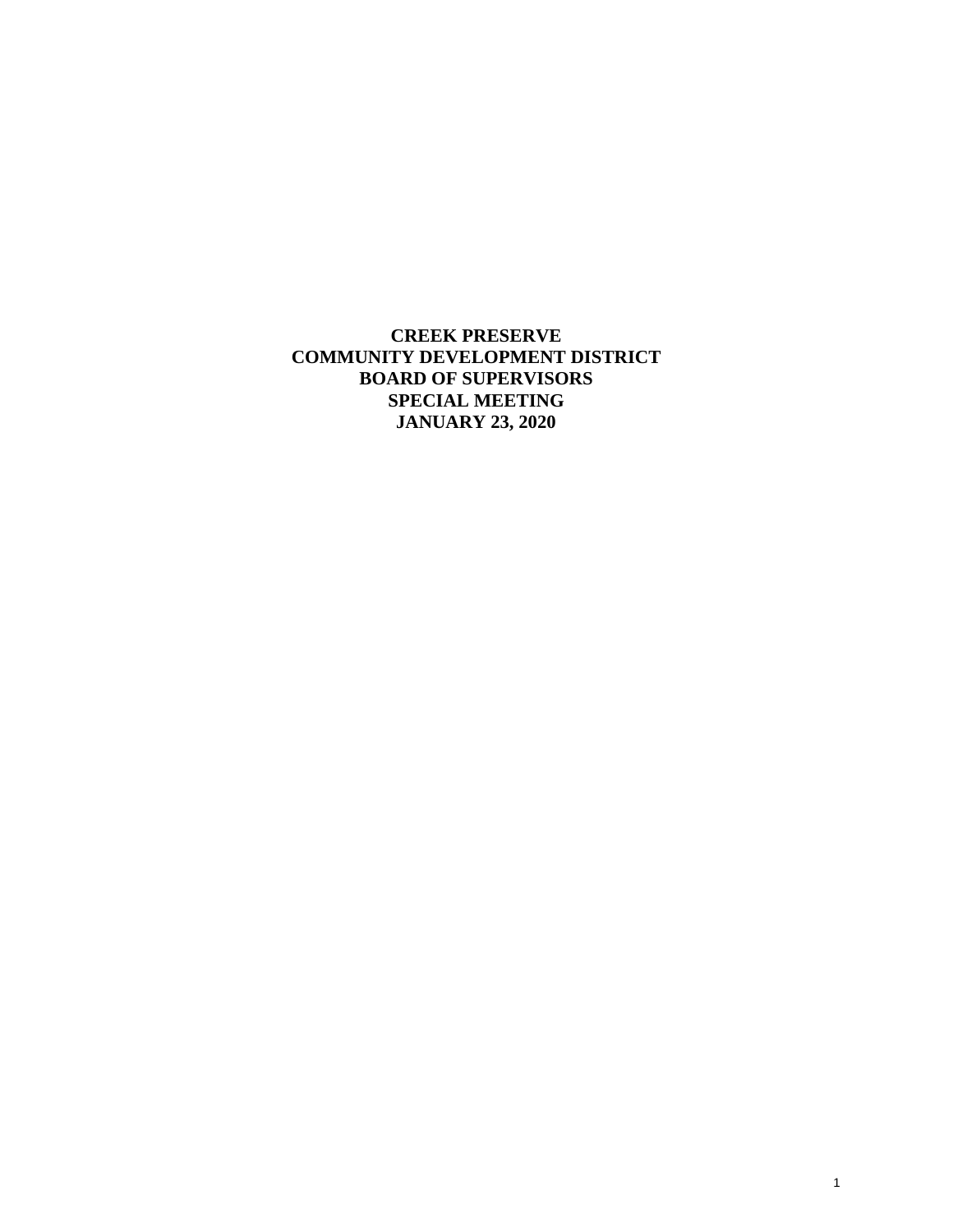# **CREEK PRESERVE COMMUNITY DEVELOPMENT DISTRICT AGENDA THURSDAY, JANUARY 23, 2020**

### **11:00 A.M.**

The Offices of Meritus Located at 2005 Pan Am Circle Suite 300, Tampa FL 33607

| <b>District Board of Supervisors</b> | Chairman<br>Vice- Chairman<br>Supervisor<br>Supervisor<br>Supervisor | <b>Jeff Hills</b><br><b>Nick Dister</b><br>Ryan Motko<br>Laura Coffey<br><b>Kelly Evans</b> |
|--------------------------------------|----------------------------------------------------------------------|---------------------------------------------------------------------------------------------|
| <b>District Manager</b>              | Meritus                                                              | Debby Nussel                                                                                |
| <b>District Attorney</b>             | Straley, Robin, Vericker                                             | John Vericker                                                                               |
| <b>District Engineer</b>             | <b>Stantec</b>                                                       | Tonja Stewart                                                                               |

### *All cellular phones and pagers must be turned off while in the meeting room*

### **The District Agenda is comprised of four different sections:**

The meeting will begin at **11:00 a.m.** Following the **Call to Order**, the public has the opportunity to comment on posted agenda items during the third section called **Public Comments on Agenda Items**. Each individual is limited to **three (3) minutes** for such comment. The Board is not required to take action at this time, but will consider the comments presented as the agenda progresses. The meeting will resume with the third section called **Business Items.** This section contains items for approval by the District Board of Supervisors that may require discussion, motions, and votes on an item-by-item basis. If any member of the audience would like to speak on one of the business items, they will need to register with the District Administrator prior to the presentation of that agenda item. Agendas can be reviewed by contacting the Manager's office at (813) 873-7300 at least seven days in advance of the scheduled meeting. Requests to place items on the agenda must be submitted in writing with an explanation to the District Manager at least fourteen (14) days prior to the date of the meeting. The fourth section is called **Consent Agenda**. The Consent Agenda section contains items that require the review and approval of the District Board of Supervisors as a normal course of business. The fifth section is called **Vendor/Staff Reports**. This section allows the District Administrator, Engineer, and Attorney to update the Board of Supervisors on any pending issues that are being researched for Board action. The sixth section is called **Supervisor Requests**. This is the section in which the Supervisors may request Staff to prepare certain items in an effort to meet the District's needs. The final section is called **Audience Questions, Comments and Discussion Forum**. This portion of the agenda is where individuals may comment on matters that concern the District. The Board of Supervisors or Staff is not obligated to provide a response until sufficient time for research or action is warranted.

Public workshops sessions may be advertised and held in an effort to provide informational services. These sessions allow staff or consultants to discuss a policy or business matter in a more informal manner and allow for lengthy presentations prior to scheduling the item for approval. Typically, no motions or votes are made during these sessions.

Pursuant to provisions of the Americans with Disabilities Act, any person requiring special accommodations to participate in this meeting is asked to advise the District Office at (813) 873-7300, at least 48 hours before the meeting. If you are hearing or speech impaired, please contact the Florida Relay Service at 7-1-1, who can aid you in contacting the District Office.

Any person who decides to appeal any decision made by the Board with respect to any matter considered at the meeting is advised that this same person will need a record of the proceedings and that accordingly, the person may need to ensure that a verbatim record of the proceedings is made, including the testimony and evidence upon which the appeal is to be based.